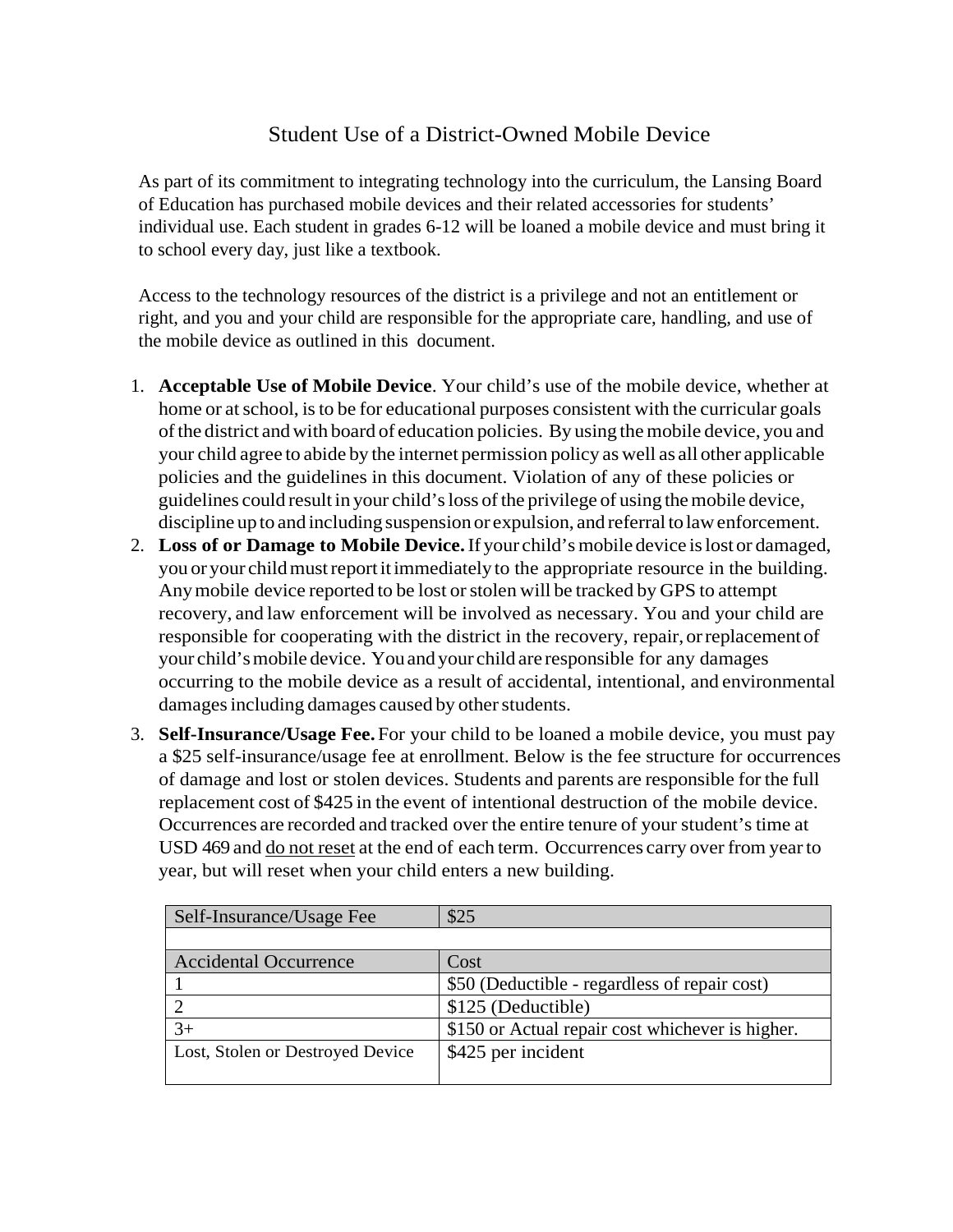4. **Chargers, Charging Cables, and Cases**. If your child loses or damages the USB wall charger or the USB sync/charging cable provided with the mobile device, replacements may be purchased from the school for the fees listed below. Your student is responsible for turning in a functioning charger and cable at the end of term. Only chargers and cables checked out by district will be accepted during mobile device turnin.

| <b>Lost or Damaged Accessories</b> | <b>Replacement Cost</b> |
|------------------------------------|-------------------------|
| USB Wall Charger                   | \$15                    |
| USB Sync/Charging Cable            | \$10                    |

If your child damages the protective case provided with the mobile device, a new case will be installed on the mobile device to ensure that it is protected, and the cost of the case will be applied to your school account balance. Below is the cost for case replacement.

| <b>Case Replacement</b> |  |
|-------------------------|--|
|-------------------------|--|

5. **High School Senior Student iPad Acquisition.** Seniors at the end of their high school career may choose to purchase the iPad. The iPad is sold as-is with no warranty or support once purchased.

| Age of device        | <b>Cost of Acquisition</b> |
|----------------------|----------------------------|
| Less than 1 year old | Replacement cost           |
| 1 to 2 years old     | 25% depreciation           |
| 2-3 years old        | 50% depreciation           |
| 3 years and older    | 75% depreciation           |

- 6. **Using the Mobile Device at School.** Unless otherwise instructed, the mobile device is intended for use at school every day. If your child is permitted to use the mobile device at home, he/she is responsible for bringing it to school every day, fully charged. The district may not have a loaner in the event (s)he forgets the mobile device.
- 7. **Classroom Privacy.** Photos, videos, and audio recordings are only allowed in the classroom with explicit consent from your classroom teacher. Taking photos, videos, or audio recordings without knowledge and consent from all parties involved may result in disciplinary action at the discretion of building administration.
- 8. **Technical Support.** If your child's mobile device is not functioning properly, he/she should alert his/her teacher immediately. If necessary, a technical support employee of the district will assess the mobile device and attempt to correct any problems.
- 9. **Using the Mobile Device Outside of the District.** In the event your child uses the mobile device outside of the district, (s)he is bound by the same policies, procedures, and guidelines as atschool.
	- a. Parent Responsibility for Supervision Outside of the District. The district is not responsible for filtering inappropriate material or monitoring students' Internet activity outside of school. While your child is using the mobile device assigned to him/her outside of school, you agree to be solely responsible for supervising the use of the device, including Internet access. You may choose to limit such use.
	- b. Parent Restrictions. The district understands the desire for parents to have more control over the restrictions of technology during use at your home. Additional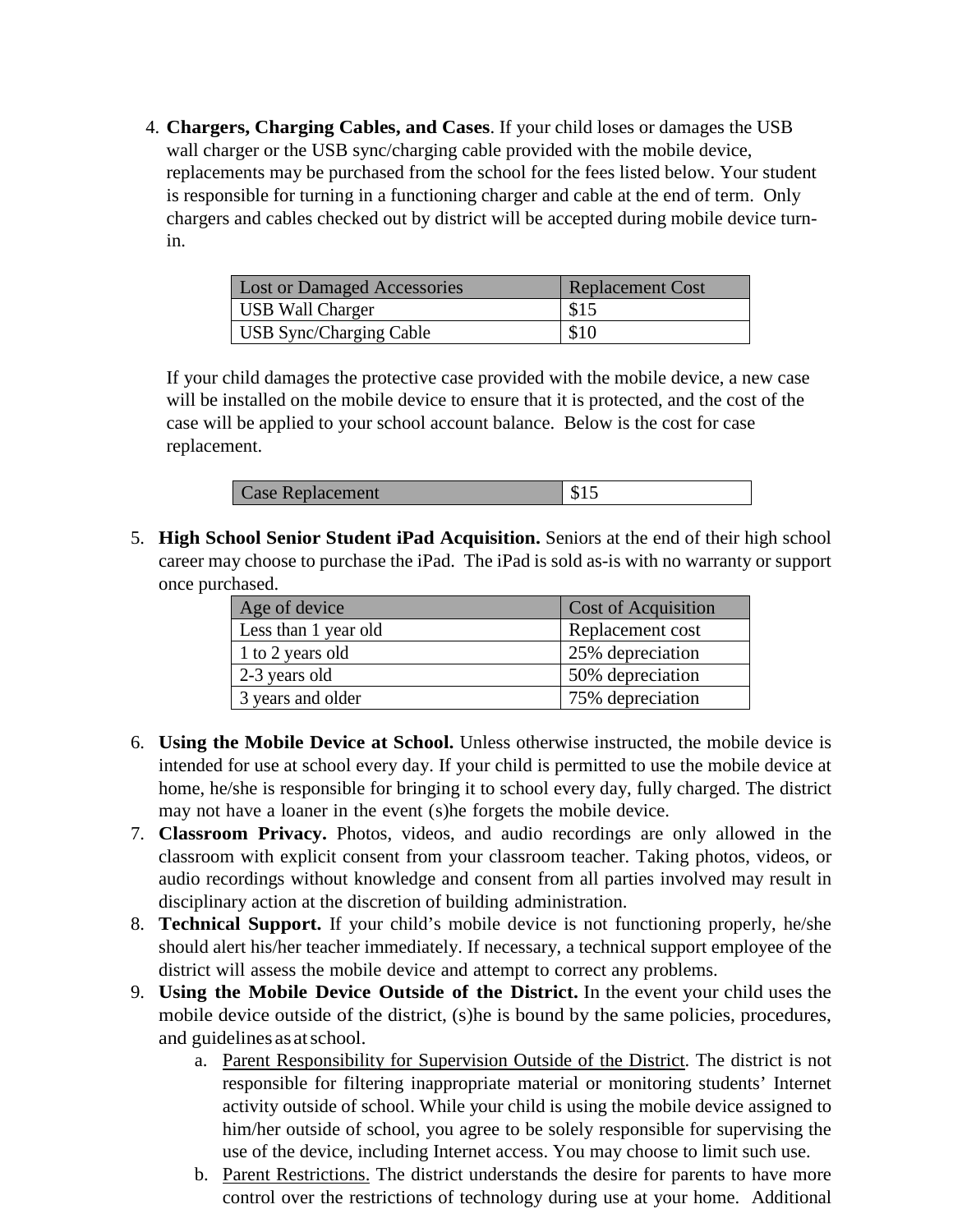restrictions are possible for parents through Apple Settings Software. If parents are going to set additional restrictions, please contact your child's building, it is possible that the district will need to override said restrictions for installation of needed software for class.

- c. Technical Support Outside the District. The district cannot guarantee that the mobile device will function outside the district at the same level as inside the district. Configuration of any home network connection is your responsibility and not the responsibility of the district. Any configuration applied to the mobile device that impairs its performance in school may be removed by district staff.
- 10. **Managing Your Files and Saving Your Work**. Work done on a mobile device is typically saved to the mobile device itself. It is your child's responsibility to make sure his/her work is not lost due to a failure or loss of the mobile device.
- 11. **Accessories.** The district will provide accessories necessary for use of the Mobile Device. The decision whether to purchase additional accessories (such as an extra charger, keyboard, stylus, etc.) for the device rests with you and your child. As with any personal property brought to school, the district reserves the right to disallow the use of any accessory and is not responsible for any loss or damage to personal property. In addition, the district cannot and does not guarantee that an accessory purchased at one point in time will be compatible with devices provided in the future.
- 12. **District-Required Software.** The district will provide any software required to use the mobile device for school purposes. This software may not be removed. The district may update, add, or remove software at any time for any reason, without prior notice.
- 13. **Personal Software**. With permission from the district and a legally-acquired license, your child may install additional software (apps) on the mobile device. However, the district is not responsible for providing technical support for personal software (apps), and such software may be deleted at any time for any reason.
- 14. **Personal Content on the Mobile Device.** Your child should be aware that any content (including, but not limited to, documents, music or audio files, and photographs) stored on the mobile device potentially could be subject to access by third parties pursuant to law or subject to discovery in a legal proceeding. In addition, personal content may be deleted in the course of routine maintenance and/or troubleshooting. It is your child's responsibility to backup all personal content stored on the mobile device.
- 15. **Compliance with Copyrights.** In using the mobile device, your child must follow the United States Copyright Act governing use of copyrighted material and applicable copyright law.
- 16. **iPad or other Apple Device software.** Installation of software (apps) on an Apple device might require the use of an Apple ID. Apple allows for school managed Apple IDs currently. If there is a need for an Apple ID on a device, the Apple ID will be assigned by the district to the student. This Apple ID is limited in nature and managed by the district. Apps that have been purchased by the district for student use are associated with the district account and cannot be transferred to other Apple IDs.
- 17. **No Expectation of Privacy**. There is no expectation of privacy for any communication made using the mobile device or for any content created or stored on the device. The district reserves the right to inspect the mobile device and its contents at any time and for any reason.
- 18. **Returning the Mobile Device.** Unlessinstructed otherwise, the mobile device (and any related accessories) must be returned to the district by the last day of the current school year. If your child withdraws from the district, you must return the mobile device prior to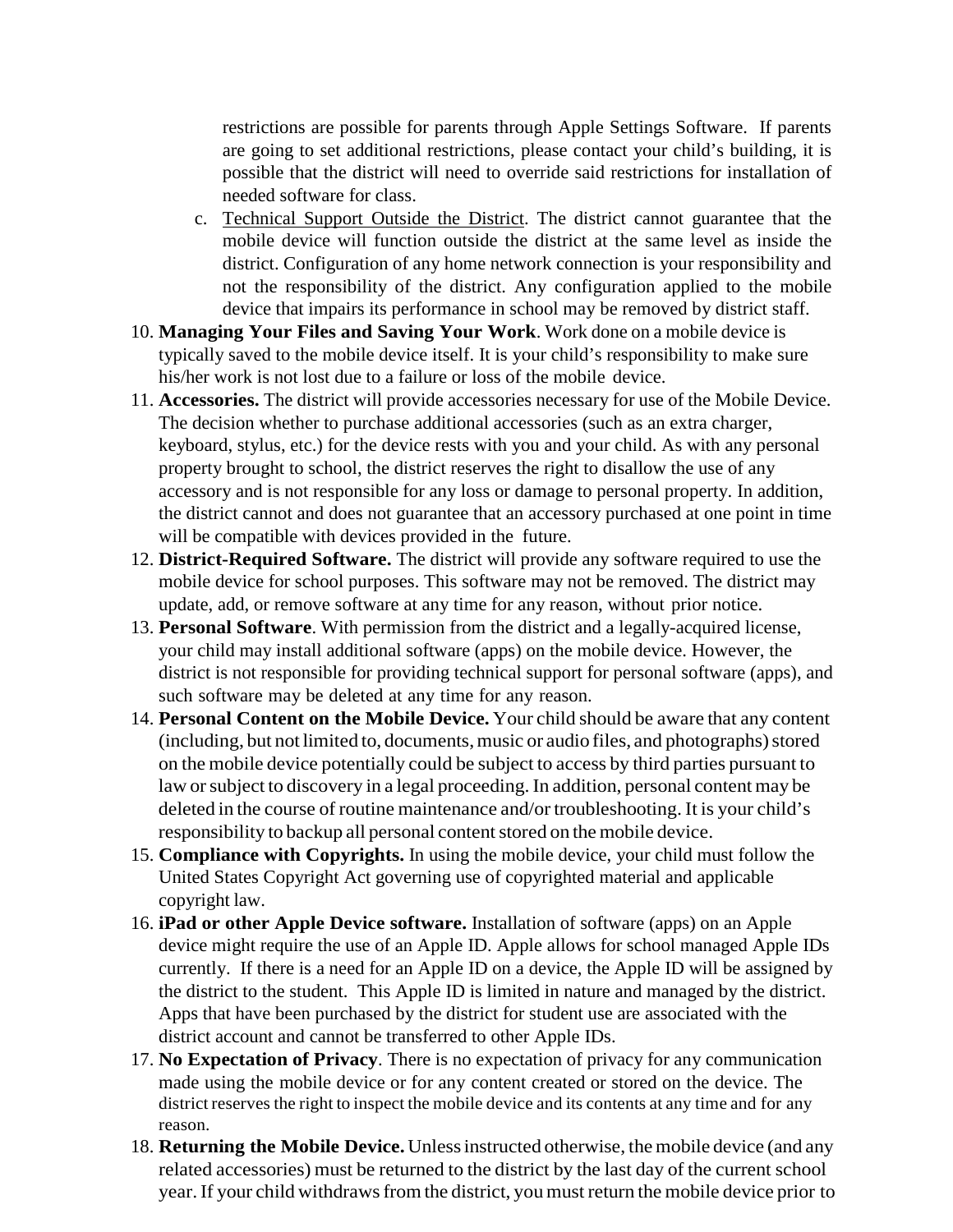your child's last day of attendance. The device and accessories must be returned in operable condition, with all parts intact. If your child fails to return the mobile device and any related accessories as directed, the district may, in addition to seeking reimbursement from you, file a theft report with the appropriate law enforcement agency.

- 19. **Mobile Device Data as Records.** Data saved to the mobile device are notmaintained by the district as public records or as student records. However, in the event data on a mobile device needs to be maintained by the district for any reason, the district will take affirmative steps to preserve it.
- 20. **Parents' Responsibility for Child's Compliance.** You agree to monitor and supervise your child's use of the mobile device outside of school and to make every effort to ensure your child's compliance with the obligations and responsibilities described in this agreement and in all applicable board policies related to their use of the mobile device.